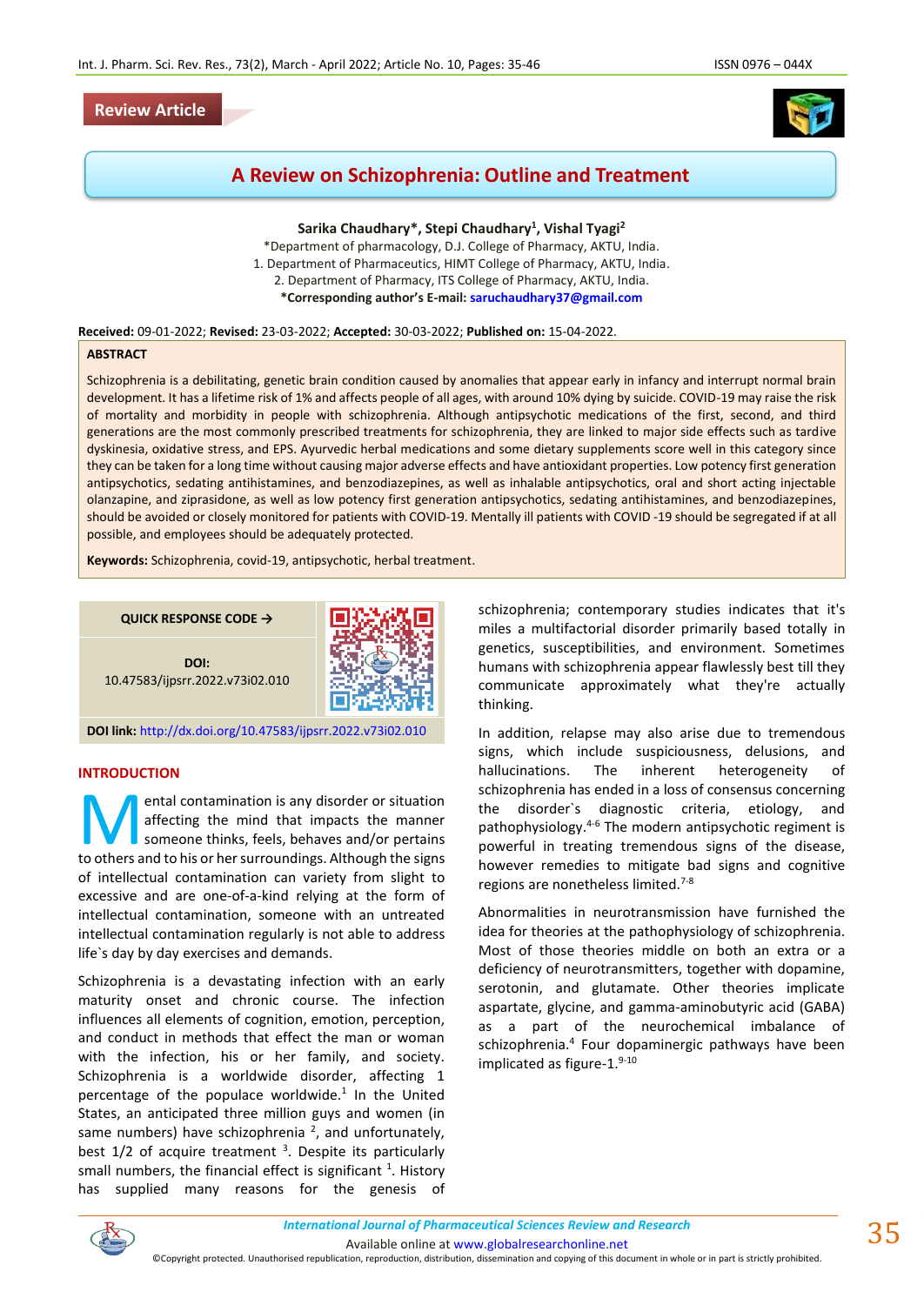

## **Figure 1:** Dopaminergic pathway

The serotonin speculation for the improvement of schizophrenia emerged due to the invention that lysergic acid diethylamide (LSD) more suitable the consequences of serotonin withinside the brain. $1$  Subsequent studies brought about the improvement of drug compounds that blocked each dopamine and serotonin receptors, in evaluation to older medications, which affected most effective dopamine receptors. The more recent compounds have been observed to be powerful in assuaging each the fantastic and bad signs of schizophrenia.

Another concept for the signs of schizophrenia entails the pastime of glutamate, the essential excitatory neurotransmitter withinside the brain. This concept arose in reaction to the locating that phenylciclidine and ketamine, non-aggressive NMDA/ glutamate antagonists, result in schizophrenia-like signs. <sup>11</sup>

Many human beings tormented by schizophrenia smoke. This may be attributed to the ailment itself or its remedy.<sup>12</sup> There are severa reviews approximately disturbed mind cholinergic transmission in sufferers with schizophrenia.<sup>13</sup> Patients speak that smoking enables them to alleviate bad signs and symptoms $14,15$  which may be connected to their deficiencies concerning nicotinic receptors. The excessive fee of people who smoke amongst sufferers with schizophrenia inspired the studies at the position of nicotinic receptors on this disorder. Studying of  $\alpha$ 7 receptors with precise venomous pollution confirmed that α7 receptors are placed in mind areas worried in cognition (e.g., the cortex and hippocampus). Deterioration of cognitive capabilities along with running reminiscence and

cognitive flexibility, in addition to attention, assume psychotic signs and symptoms and are a prognosticator of purposeful outcome.<sup>16</sup> The position of irritation and oxidative strain in schizophrenia is a focal point of many studies.<sup>17</sup> It became suggested that extreme infections and immune problems at some point of the life-time are a further danger component for the improvement of schizophrenia. $18,19$  As a result of irritation position in schizophrenia, antibiotics and anti-inflammatory retailers were examined to deal with this ailment however with a instead restricted success.<sup>20</sup> However, a tribulation of one thousand mg in line with day of aspirin as upload on remedy confirmed enhancements with inside the Positive and Negative Syndrome Scale (PANSS) general and fantastic signs and symptoms. 21

The specific reason of schizophrenia maintains to elude investigators. It is extensively accepted, however, that the numerous phenotypes of the infection get up from more than one elements, such as genetic susceptibility and environmental influences.<sup>5,22</sup> One cause of the improvement of schizophrenia is that the disease starts off evolved in utero. Obstetric complications, such as bleeding at some point of pregnancy, gestational diabetes, emergency cesarean section, asphyxia, and occasional beginning weight, had been related to schizophrenia later in life. Fetal disturbances at some point of the second one trimester—a key degree in fetal neurodevelopment—had been of specific hobby to researchers. Infections and extra strain stages at some point of this era had been connected to a doubling of the threat of offspring growing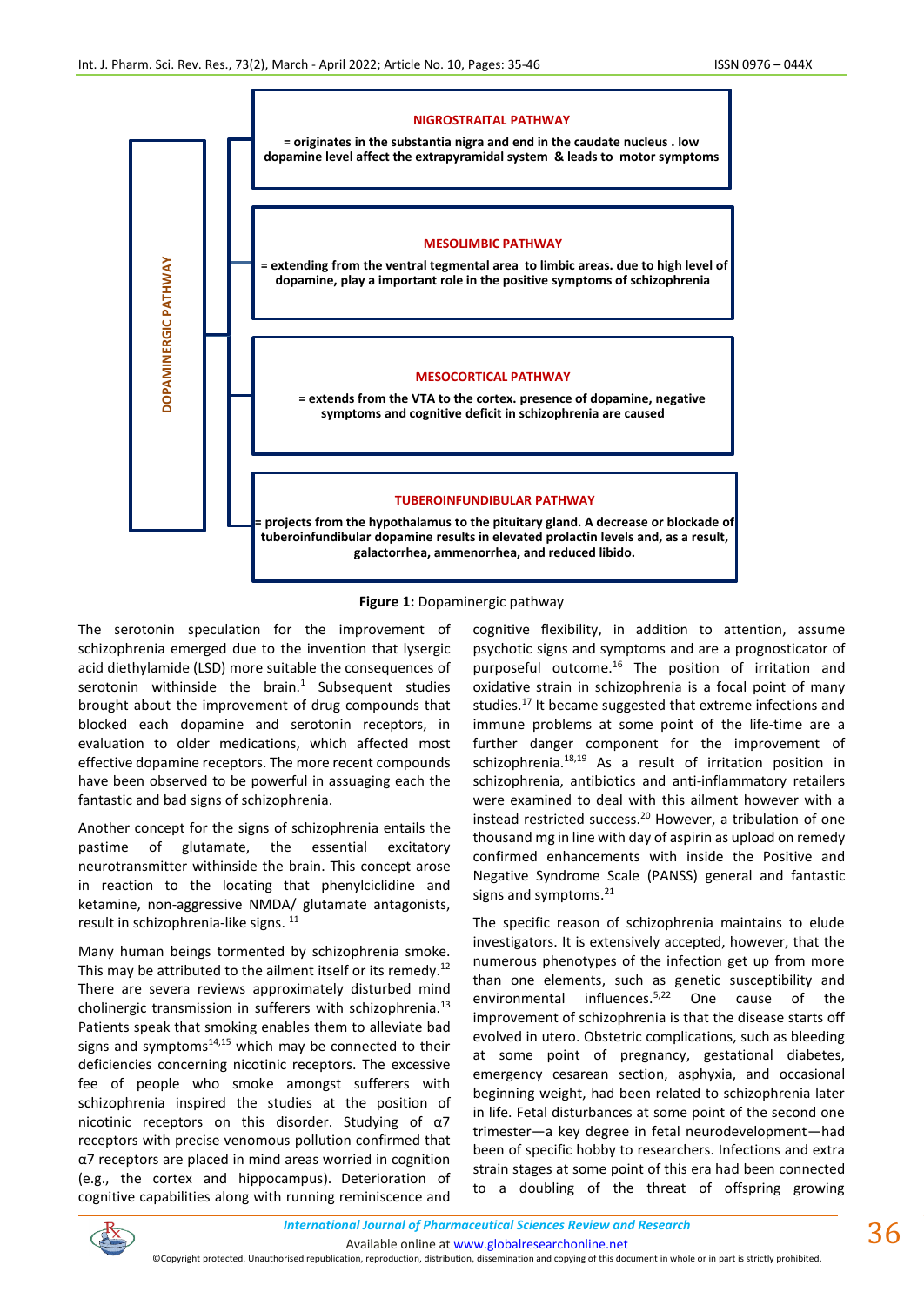schizophrenia. Scientific proof helps the concept that genetic elements play a vital function withinside the causation of schizophrenia; research have proven that the threat of infection is about 10% for a first-diploma relative and 3% for a second-diploma relative.<sup>23</sup> Environmental and social elements may additionally play a function with inside the improvement of schizophrenia, specifically in people who are at risk of the disease. Environmental stressors connected to schizophrenia consist of early life trauma, minority ethnicity, house in an city area, and social isolation. In addition, social stressors, which includes discrimination or monetary adversity, can also additionally predispose people towards delusional or paranoid thinking.<sup>4</sup>

The Diagnostic and Statistical Manual IV-TR establishes the scientific standards for schizophrenia, with the most records regarding Criterion A.<sup>24</sup> Two or greater symptoms and symptoms and signs from Criterion A ought to be gift for a widespread part of time in the course of a 1-month period (or much less if correctly treated): delusions, hallucinations, disorganized speech, e.g., common derailment or incoherence, grossly disorganized or catatonic conduct, or poor signs, i.e., affective flattening, alogia, or avolition. Only one Criterion A symptom is needed if delusions are weird or hallucinations encompass a singlevoice jogging statement at the person`s conduct or thought, or greater voices speaking with every other. Though now no longer always for diagnostic purposes, hallucinations and delusions are maximum related to schizophrenia. Hallucinations are disturbances in sensory perceptions now no longer primarily based totally in reality. They arise in any sensory modality, however maximum are auditory. Visual hallucinations also can be common. When tactile, gustatory, or olfactory hallucinations are observed, clinicians must recollect investigating a natural etiology. Delusions are fixed, fake beliefs.

The poor symptoms and symptoms or disorganized speech and conduct are obvious to the analyzing clinician, while delusions and hallucinations are inner phenomena that may be determined most effective through asking. Occasionally, sufferers reply to inner stimuli through searching across the room while nobody is present, sporting on a communique alone, or behaving or interacting as though a person or some thing else is present. Clinicians who look at those behaviors verify their scientific suspicion through follow-up inquiry. Medical college students and citizens are taught that the important thing to organising rapport is empathizing with sufferers. But how does someone construct rapport with a person whose speech is incomprehensible, who avoids eye contact, and who will now no longer or can't move? It`s smooth to peer how those sufferers are quick categorised as "difficult" or "crazy," euphemisms for unimportant. Yet they're a number of our maximum ill sufferers.

Historical and collateral facts are crucial to the diagnosis. It is vital to affirm that the signs and symptoms constitute schizophrenia, given that all psychosis isn't schizophrenia. People with numerous different main intellectual illnesses, such as main melancholy and bipolar disorder, can show off signs and symptoms much like the ones of schizophrenia. In those individuals, however, the temper signs and symptoms of melancholy or mania are extra prominent. Several training of materials such as hallucinogens, amphetamines, and stimulants can purpose intoxication syndromes that mimic schizophrenia, however the length of signs and symptoms need to be restricted through the pharmacology of the drug.

From the early ranges of the COVID-19 pandemic, worries were raised approximately its impact on intellectual fitness and on sufferers with intellectual contamination. Yet numerous months later, we nonetheless realize little approximately the intellectual fitness outcomes of COVID-19 (its psychiatric sequelae) and the susceptibility of sufferers with intellectual contamination to COVID-19 (its psychiatric antecedents).25-28

Several surveys have advised that sufferers with COVID-19 have signs of anxiety (consisting of posttraumatic strain disorder, depression, and insomnia. Cross-sectionally, 22•5% of sufferers with COVID-19 had a concurrent neuropsychiatric analysis.<sup>29-34</sup> the scientific effect of COVID-19 on humans with intense intellectual problems (SMD) including schizophrenia has been quite overlooked. Predictors of disorder severity in COVID-19 including CVD, DM, continual obstructive pulmonary disorder (COPD) and continual immune dysregulation are greater usual in humans with schizophrenia, than the overall population. CORONERVE, a UK-huge surveillance programme, recognized 23 sufferers with a psychiatric analysis following contamination with intense acute breathing syndrome coronavirus 2 (SARS-CoV-2).<sup>35</sup> A meta-evaluation of pooled facts from research that predicted the occurrence of psychiatric problems after the intense acute breathing syndrome (SARS) and Middle East breathing syndrome outbreaks advised that coronavirus infections can result in delirium, anxiety, depression, manic signs, terrible memory, and insomnia.

More than 70% of all schizophrenia sufferers additionally have one or greater scientific conditions, consisting of diabetes type II, pulmonary persistent sickness, and hypertension/coronary coronary heart sickness. Smoking estimates amongst schizophrenia sufferers range from 50 to 90%, in comparison to 20-30% withinside the fashionable populace, and contain better smoking intensity, some other capacity chance element for respiration complications, even though it isn't always but clean whether or not COVID-19 consequences are worse amongst smokers. Spirometric evaluation shows that schizophrenia sufferers have impaired lung function, and they may be greater frequently recognized with restrictive and obstructive pulmonary diseases. In addition, whilst hospitalized for pulmonary conditions, schizophrenia sufferers have better quotes of in depth care unit admissions, acute respiration failure, mechanical ventilation, and in-health facility dying than different sufferers. They even have a better chance of acute

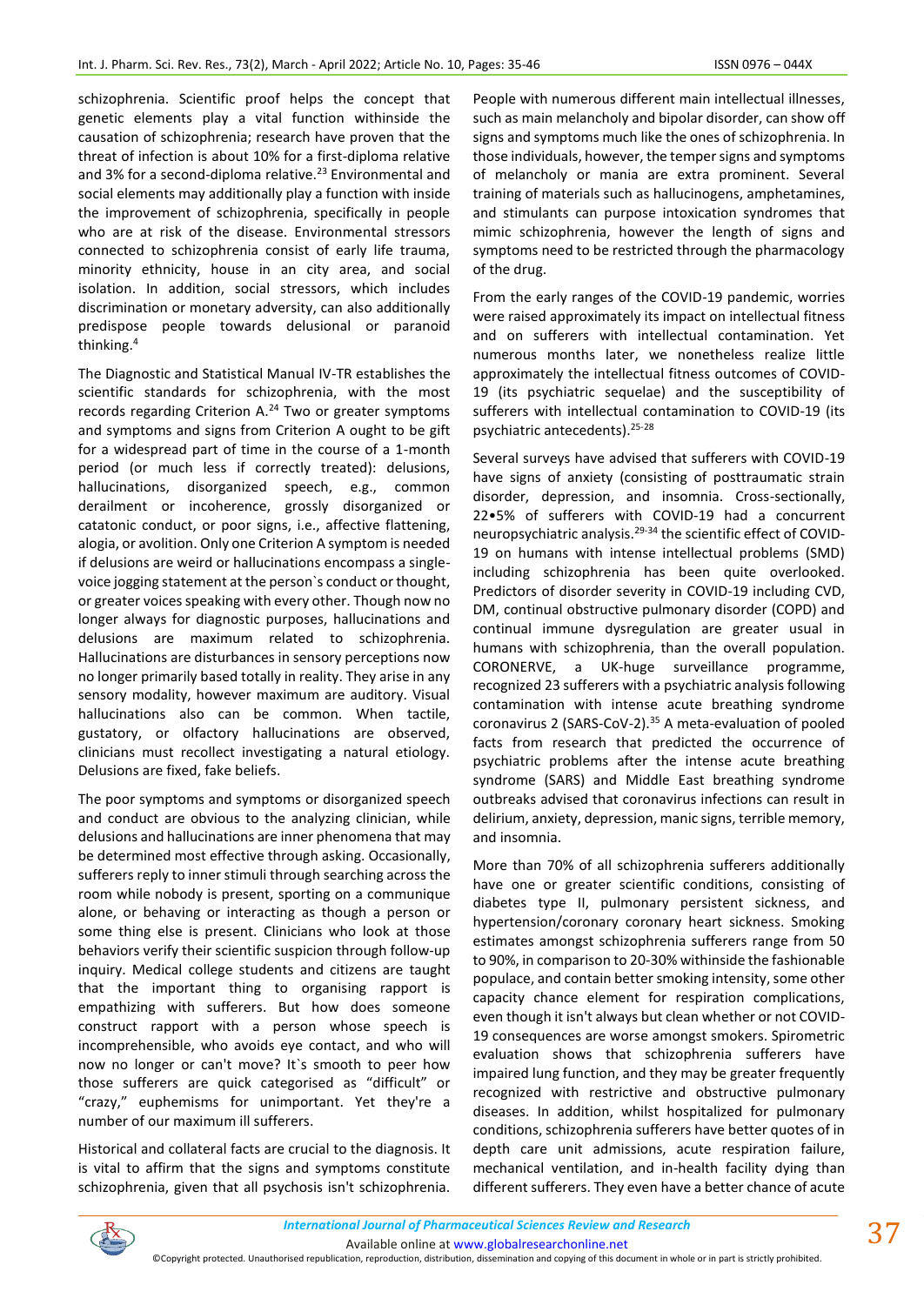organ disorder than the overall populace whilst admitted to the in depth care unit, irrespective of cause. Overall, maximum schizophrenia sufferers might healthy at the least one recognised chance institution for COVID-19 and, if admitted to a health facility, need to be taken into consideration at expanded chance of worse scientific consequences [figure2]. Nonetheless, we trust that publicity to the sort of annoying existence event, modifications of routine, and interpersonal tension because of extended quarantine or maybe the worry of contracting the sickness may also act as essential triggers.<sup>36</sup>

#### **Management for Schizophrenia**

The desire in the treatment of schizophrenia involves focusing on the signs, stopping recurrence, and improving adaptive function so that affected individuals can return to their communities. Drugs should be used to optimize longterm results. — Also known as a nerve relaxant, major sedative, or antipsychotic — a drug commonly used to treat schizophrenia. Pharmacotherapy is the mainstay of schizophrenia management, but the remaining symptoms may persist. For this reason, non-pharmacological treatments such as psychotherapy are also important. 37

Patients with schizophrenia who forestall taking their remedy are at multiplied threat of relapse, that may result in hospitalization. Therefore, it's far essential to preserve sufferers knowledgeable approximately their infection and approximately the dangers and effectiveness of treatment. Some psychotherapies can assist train sufferers approximately the significance of taking their medications. These projects encompass cognitive behavioral therapy (CBT), non-public therapy, and compliance therapy. [Figure 3]



**Figure 3:** Non-Pharmacological treatment

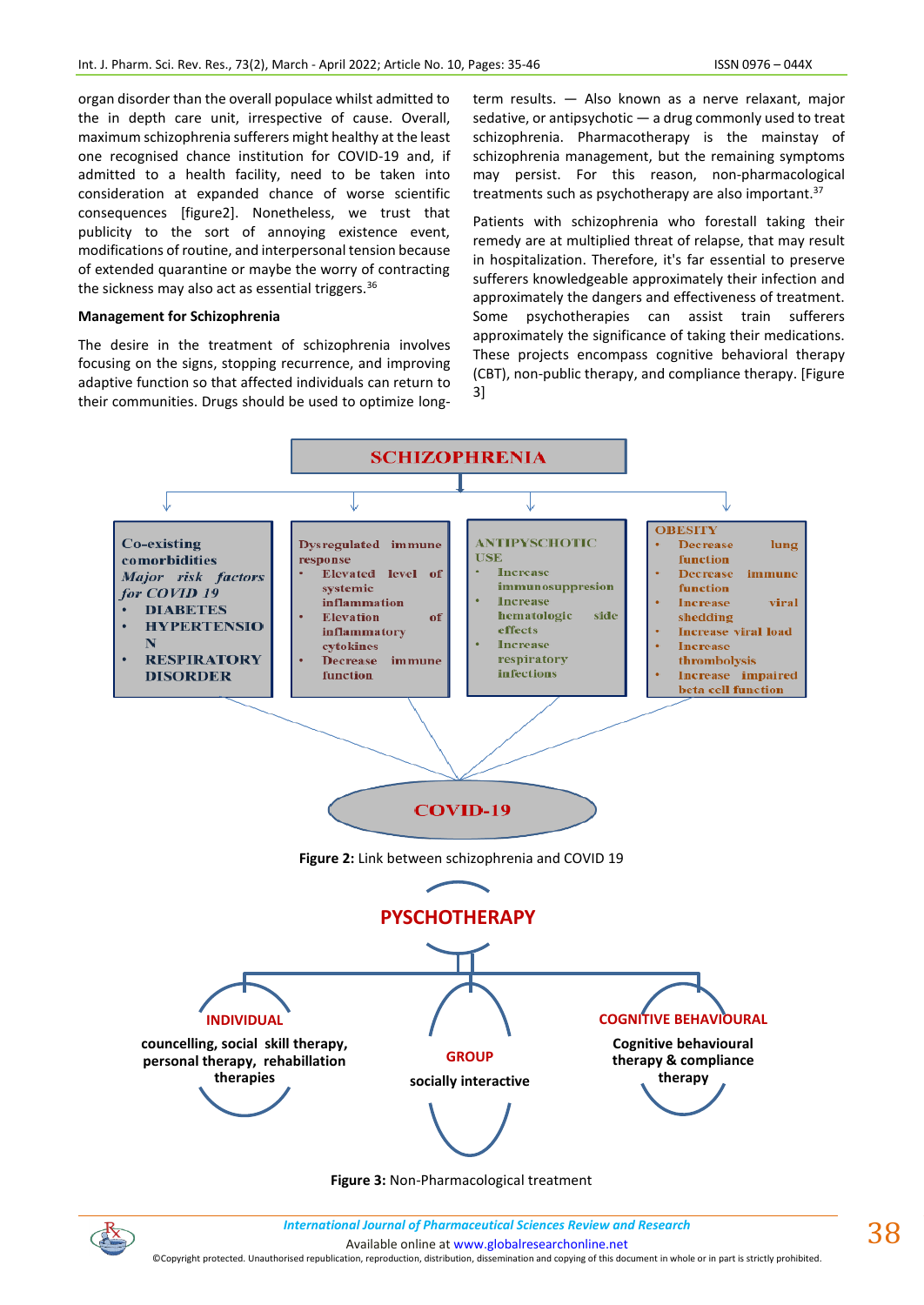Antipsychotic medicines of the first generation primarily work by inhibiting dopamine D2 receptors in the brain. They have no selectivity for any of the dopamine pathways in the central nervous system, therefore they can cause a variety of adverse effects, including extrapyramidal symptoms and increased prolactin. Because the risk of developing TD is about 3 to 5% per year of FGA exposure<sup>38</sup> and treatment is difficult once it has begun, it must be factored into the riskbenefit analysis at the outset of treatment.

After nearly forty years since the introduction of chlorpromazine, the first antipsychotic, the FDA approved the clinical use of clozapine in cases of treatment-resistant schizophrenia, ushering in a new era in schizophrenia treatment. Clozapine was the first antipsychotic medicine to have a stronger ability to diminish negative symptoms while causing fewer extrapyramidal effects than previous antipsychotics.<sup>39,40</sup> In terms of treating treatment-resistant schizophrenia, clozapine is the most effective antipsychotic. In treatment-resistant patients, this medication is about 30% successful in managing schizophrenia episodes, compared to 4% efficacy with the combination of chlorpromazine and benztropine.<sup>41</sup> Clozapine has also been shown to raise sodium levels in the blood in patients suffering from polydipsia and hyponatremia.<sup>42</sup>

The newest group of antipsychotic drugs, described as the third generation, consists of aripiprazole, brexpiprazole and cariprazine.

The antipsychotic drugs treatment describes as: Table 1

| S.NO | <b>Treatment</b>                                                                                                                                      | <b>Description</b>                                                                                                                                                                                                                                                                                                     | <b>Therapeutic Uses</b>                                                                                                                                                            | <b>Adverse</b><br>effect/<br><b>Side</b><br>effects                                                                                                                                                                                                                              | <b>Ref</b> |
|------|-------------------------------------------------------------------------------------------------------------------------------------------------------|------------------------------------------------------------------------------------------------------------------------------------------------------------------------------------------------------------------------------------------------------------------------------------------------------------------------|------------------------------------------------------------------------------------------------------------------------------------------------------------------------------------|----------------------------------------------------------------------------------------------------------------------------------------------------------------------------------------------------------------------------------------------------------------------------------|------------|
| 1.   | <b>First</b><br><b>Generation</b><br>Anti-pyschotic<br>❖ Haloperidole<br>❖ Chlorpromazine<br>❖ perphenazine                                           | MOA-<br><b>Block</b><br>dopamine<br>receptor                                                                                                                                                                                                                                                                           | schizophrenia<br>$\bullet$<br>bipolar disorder<br>$\bullet$<br>anxiety<br>$\bullet$<br>obssesive<br>compulsive<br>disorder<br>dementia<br>autism spectrum<br>disorder              | of<br>risk<br>high<br>$\circ$<br>extrapyramidal<br>syndrome<br>like<br>akathesia, dyskinesia,<br>like<br>parkinson<br>movement<br>tardive dyskinesia<br>$\circ$<br>$\checkmark$ resolved by $\downarrow$ dose or<br>change<br>in<br>antipyschotic<br>or<br>anticholinergic drugs | 38         |
| 2.   | <b>Second Generation</b><br>Anti-pyschotic<br><b>Drugs(Atypical)</b><br>❖ Clozapine<br>❖ Risperidone<br>❖ Olanzapine<br>❖ Quentapine<br>❖ ziprasidone | <b>MOA-Exhibit higher ability</b><br>to block 5HT <sub>2</sub> A receptor<br>than D <sub>2</sub> receptor                                                                                                                                                                                                              | schizophrenia<br>$\bullet$<br>bipolar disorder<br>$\bullet$<br>anxiety<br>$\bullet$<br>obssesive<br>$\bullet$<br>compulsive<br>disorder<br>dementia<br>autism spectrum<br>disorder | Lower risk of EPS & TD<br>$\Omega$<br>metabolic<br>but<br>syndrome<br>like<br>hypertension,<br>dyslipidemia<br>$\checkmark$ Require<br>supportive<br>care, discontinuation<br>of drugs                                                                                           | 40         |
| 3.   | <b>Third</b><br><b>Generation</b><br><b>Antipyschotic Drugs</b><br>❖ Aripriprazole<br>❖ Brexipiprazole<br>❖ cariprazine                               | Aripiprazole-<br>• Inhibition<br>of<br><b>CAMP</b><br>accumulation through<br>$(G\alpha -$<br>D <sub>2</sub><br>receptor<br>signaling)<br>the<br>$\rightarrow$ in<br>of<br>high<br>presence<br>extracellular dopamine<br>conc. It compete with<br>dopamine → result in<br>partial<br>antagonism<br>(clinical benefits) | Aripiprazole-<br>Schizophrenia<br>$\bullet$<br>Bipolar disorder<br>$\bullet$<br>Depression<br>$\bullet$<br><b>OCD</b><br>$\bullet$<br>Autism                                       | Aripiprazole-<br>Weight gain,<br>Akathisia,<br>Agitation,<br>Insomnia,<br>Anxiety,<br>Headache,<br>Constipation, Nausea<br>Brexpiprazole- akathisia,<br>weight gain, infections of<br>upper respiratory tract,<br>somnolence,<br>headache<br>and nasopharyngitis                 | 43         |

# **Table 1:** Pharmacological treatment for Schizophrenia



*International Journal of Pharmaceutical Sciences Review and Research International Journal of Pharmaceutical Sciences Review and Research* Available online a[t www.globalresearchonline.net](http://www.globalresearchonline.net/)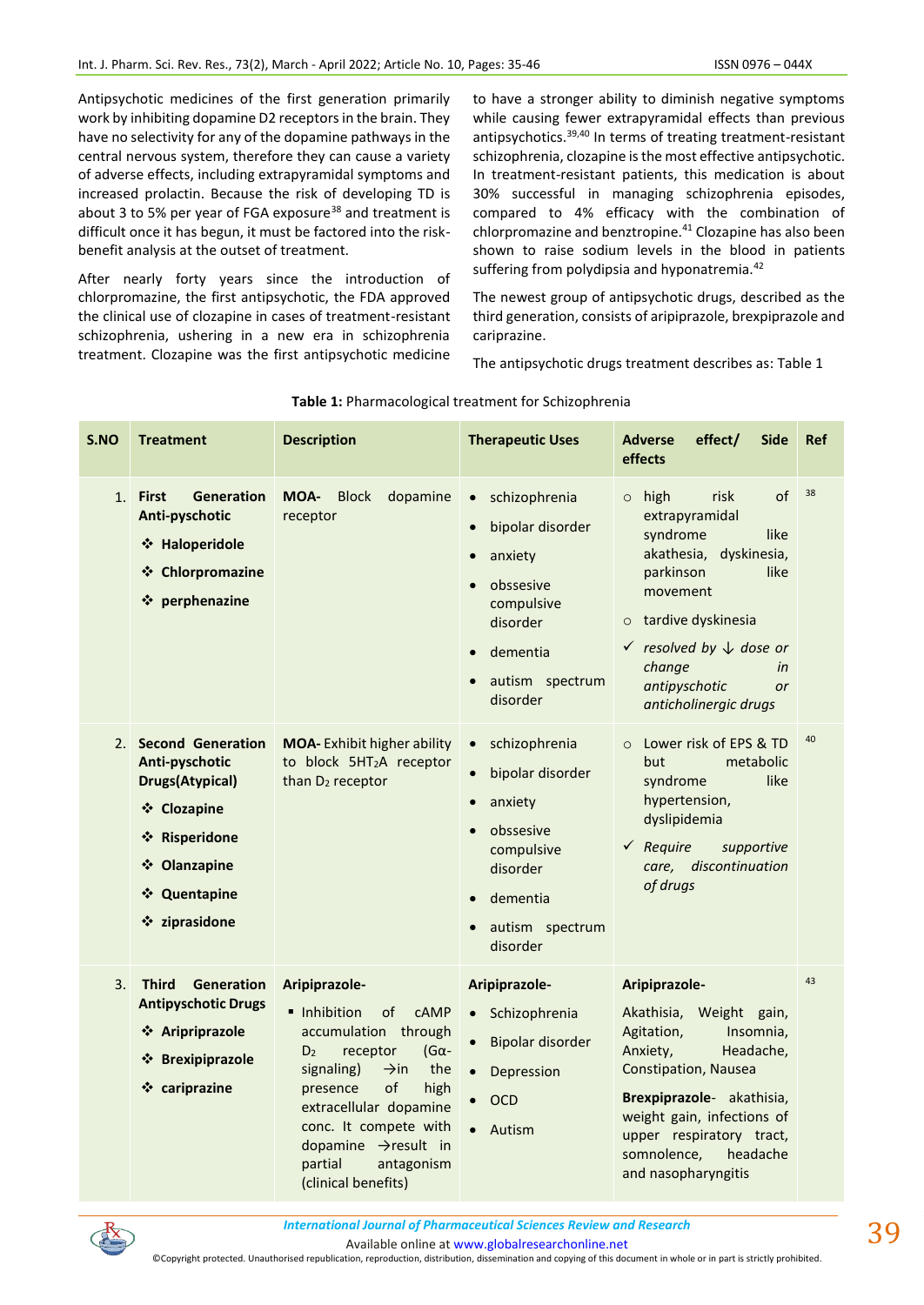|    |               | ■ When<br>extracellular<br>dopamine conc. is on<br>low level it bind to<br>additional<br>receptor(serotonin<br>&<br>5HT <sub>1</sub> A<br>5HT <sub>2</sub> A<br>$\rightarrow$ activate<br>them<br>partially-> "dopamine<br>stabilizer"<br><b>Brexpiprazole-</b><br>partial<br>agonist<br>to<br>dopamine D <sub>2</sub> , D <sub>3</sub> and<br>serotonin<br>$5-HT_1A$<br>receptors, and exhibits<br>also<br>antagonist<br>properties to 5-HT <sub>2</sub> A, 5-<br>HT <sub>2</sub> B<br>and<br>$5-HT7$<br>receptors<br>Cariprazine-<br>dopamine D <sub>2</sub> , D <sub>3</sub> and<br>serotonin<br>5HT <sub>1</sub> A<br>partial<br>receptors<br>agonist | Effectiveness is higher<br>than chlorpromazine<br>or ziprasidone<br><b>Brexpiprazole-</b><br>Similar<br>to<br>aripiprazole<br>antipsychotic efficacy<br>is comparable but<br>brexpiprazole causes<br>less akathisia,<br>EPS<br>and activation<br>Cariprazine-<br>Similar<br>to<br>aripiprazole<br>but<br>can be used for<br>the treatment of<br>schizophrenia<br>with<br>patients<br>dominant<br>negative<br>symptoms | Cariprazine-sedation,<br>akathisia, weight gain,<br>constipation,<br>nausea,<br>anxiety, and dizziness |       |
|----|---------------|-----------------------------------------------------------------------------------------------------------------------------------------------------------------------------------------------------------------------------------------------------------------------------------------------------------------------------------------------------------------------------------------------------------------------------------------------------------------------------------------------------------------------------------------------------------------------------------------------------------------------------------------------------------|-----------------------------------------------------------------------------------------------------------------------------------------------------------------------------------------------------------------------------------------------------------------------------------------------------------------------------------------------------------------------------------------------------------------------|--------------------------------------------------------------------------------------------------------|-------|
| 4. | <b>Others</b> | <b>GABA</b><br>❖<br>agonist<br>attenuates<br>schizophrenia<br>symptoms<br>* α 7 Nicotinic receptors<br>agonists can be an<br>attractive drug target<br>but require further<br>investigation<br>certain<br>❖<br>genetic<br>changes of the CNR1<br>gene may be effective                                                                                                                                                                                                                                                                                                                                                                                    | Schizophrenia<br>$\bullet$                                                                                                                                                                                                                                                                                                                                                                                            | akathisia<br>$\circ$                                                                                   | 43,44 |

Because of the unpleasant or severe side effects of modern drugs, many patients stop taking them. This is an area where Ayurvedic herbal medications and some nutritional supplements score well, as they can be used for a long time without causing major negative effects. Ayurvedic medicines and dietary supplements can be used as adjuvant therapy with modern medicines to improve the therapeutic effect while reducing side effects.<sup>45</sup> Antipsychotic medicines are the mainstay of schizophrenia treatment, yet they are linked to significant side effects include tardive dyskinesia and tremor. Furthermore, approximately 20% of persons do not react to treatment satisfactorily.<sup>46</sup> Some previous studies have demonstrated that Chinese herbal therapy is effective for psychosis, and that combining treatments (drugs and herbs) can improve antipsychotic efficacy or shorten the recovery period while reducing side effects. Table: 1a<sup>47,48</sup>



*International Journal of Pharmaceutical Sciences Review and Research International Journal of Pharmaceutical Sciences Review and Research*

Available online a[t www.globalresearchonline.net](http://www.globalresearchonline.net/)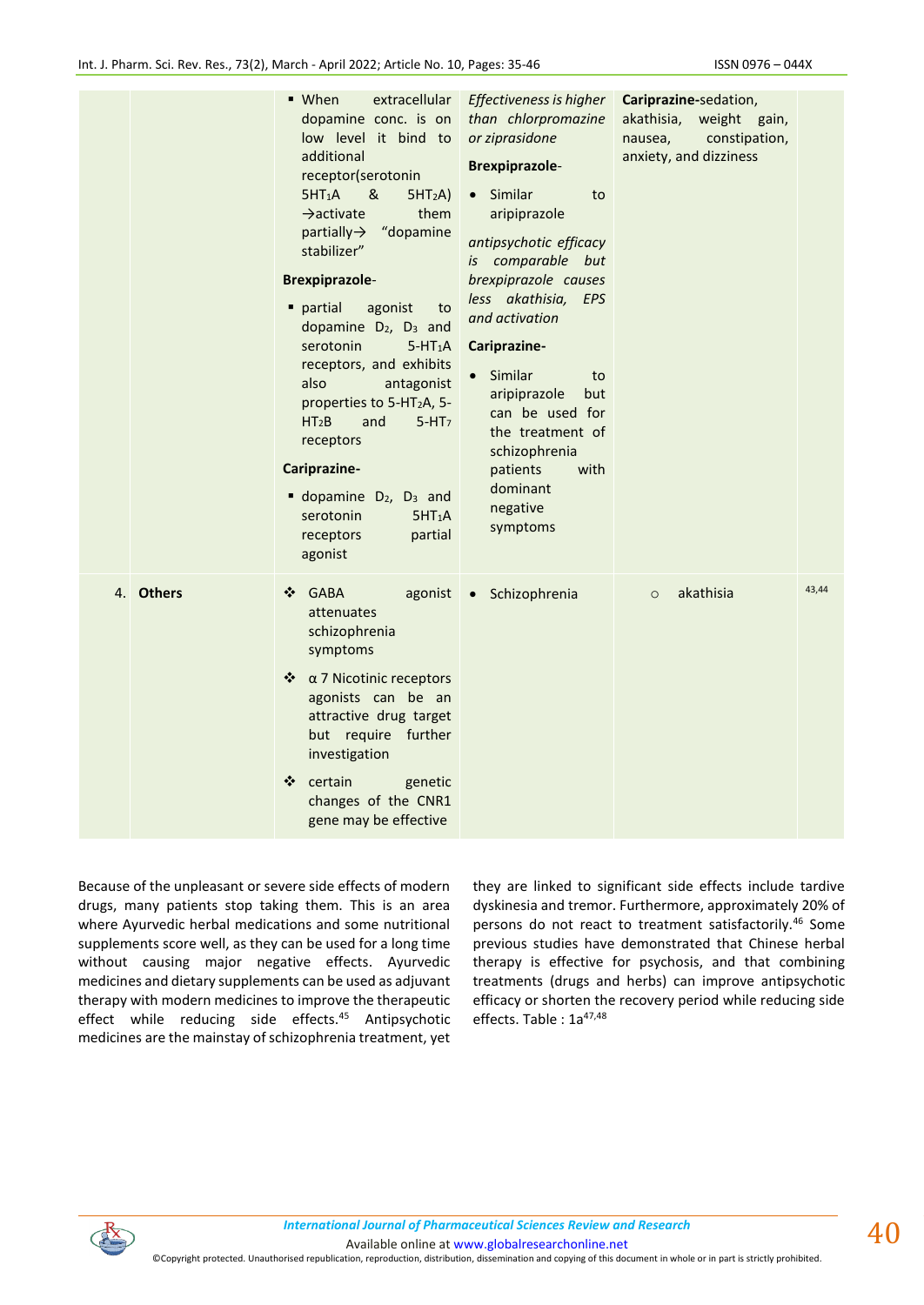| S.NO.          | <b>Herbal treatment</b>                | <b>Description</b>                                                                                                                                                                                                                                                                                                                                     | <b>Application</b>                                                                                                                                                                                                                                           | <b>Adverse effect</b>                                                                                                                                                                    | <b>Ref</b> |
|----------------|----------------------------------------|--------------------------------------------------------------------------------------------------------------------------------------------------------------------------------------------------------------------------------------------------------------------------------------------------------------------------------------------------------|--------------------------------------------------------------------------------------------------------------------------------------------------------------------------------------------------------------------------------------------------------------|------------------------------------------------------------------------------------------------------------------------------------------------------------------------------------------|------------|
| 1              | <b>Piper methysticum</b><br>(Kava)     | • Kava is an extract.<br>· Contain kavapyrones act as<br>relaxants<br>muscle<br>and<br>anticonvulsants, reduce limbic<br>system excitability<br>• Kava act by increasing GABAA<br>densities<br>receptor<br>and<br>suppressing the release of<br>glutamate, this mechanism<br>might explain its usefulness in<br>schizophrenia                          | √ schizophrenia<br>$\checkmark$ muscle relaxants<br>$\checkmark$ anticonvulsants                                                                                                                                                                             | $\circ$ slight<br>morning<br>tiredness<br>o allergic reactions<br>o yellowing or scaling<br>of the skin<br>o gastrointestinal<br>complaint<br>$\circ$ pupil dilation<br>o blurred vision | 45         |
| $\overline{2}$ | Ginkgo biloba                          | · Ginkgo extracts contain a large<br>number of substances ginkgo<br>flavonoids, ginkgolides that<br>have been found to have a<br>variety of pharmacological<br>effects due to antioxidant<br>nature                                                                                                                                                    | $\checkmark$ improve<br>vascular<br>perfusion<br>$\checkmark$ inhibit<br>plateletactivating<br>factor                                                                                                                                                        | $\circ$ treat<br>memory<br>problems<br>$\circ$ headache<br>o gastrointestinal<br>upset<br>$\circ$ allergic<br>skin<br>reactions                                                          | 49,50      |
| 3              | <b>Valeriana</b><br><b>officinalis</b> | $\bullet$ In<br>laboratory<br>animals.<br>valerenic acids have sedative<br>anticonvulsant effects,<br>and<br>and valerian extracts have<br>been demonstrated to have a<br>variety of effects on GABA-<br>ergic<br>neurons,<br>including<br>increased release of GABA,<br>decreased GABA<br>reuptake,<br>decreased<br><b>GABA</b><br>and<br>degradation | $\checkmark$ Sedative<br>✔ Anti-convulsant                                                                                                                                                                                                                   | o gastrointestinal<br>upset<br>o contact allergies<br>$\circ$ headache<br>o restle<br>$\circ$ sleep<br>$\circ$ mydriasis                                                                 | $51 - 53$  |
| 4.             | <b>Rhodiola Rosea</b>                  | • contains<br>variety<br>of<br>a<br>compounds<br>that<br>may<br>contribute to its effects32<br>including the class of rosavins<br>which include rosavin, rosarin,<br>and rosin.<br>• Having antioxidant properties                                                                                                                                     | $\checkmark$ Depression<br>$\checkmark$ Anxiety<br>✔ Dementia<br>$\checkmark$ this<br>herbal<br>supplements<br>along<br>with<br>antipsychotics<br>medication<br>can<br>reduces the risk of<br>effects<br>side<br>and<br>improve therapeutic<br>value of drug | $\circ$ headache<br>o stomach upset<br>o drowsiness                                                                                                                                      | 54         |
| 5.             | Zizyphus jujuba                        | • Contain jujubosides<br>· have inhibitory effects on<br>glutamate-mediated<br>excitatory signal pathway in<br>hippocampus<br>the<br>and<br>probably act through their<br>anticalmodulin action.                                                                                                                                                       | $\checkmark$ used<br>reduce<br>to<br>glutamate mediated<br>excitotoxicity<br>in<br>schizophrenia<br>$\checkmark$ sedative<br>$\checkmark$ immunostimulant<br>$\checkmark$ Wound<br>healing<br>properties<br>√ anxiety and insomnia                           | o well tolerated                                                                                                                                                                         | $55 - 57$  |

## **Table 1a:** Herbal treatment for schizophrenia



Available online a[t www.globalresearchonline.net](http://www.globalresearchonline.net/)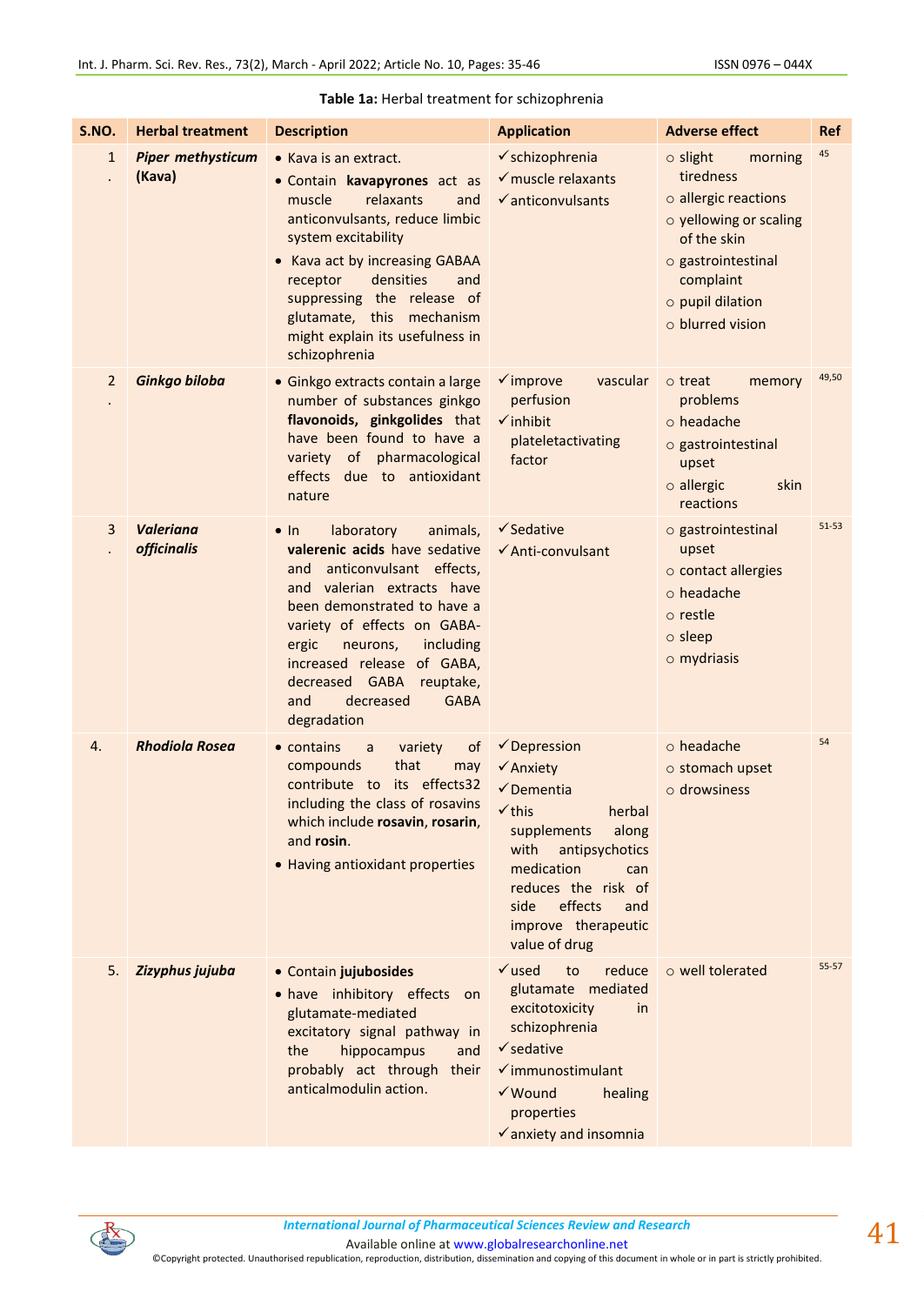| 6. | <b>Crocus sativus L</b>                                                           | • Contain carotenoids including<br>zeaxanthin,<br>lycopene,<br>and<br>various $\alpha$ - and $\beta$ carotenes<br>• Antioxidant property                                                                                                                                                                                                                                                                                                                                                                                                    | $\checkmark$ antidepressant, 45<br>$\checkmark$ anti-inflammatory<br>$\checkmark$ anti-tumor effects<br>$\checkmark$ radical-scavenging<br>$\checkmark$ learning and memory<br>improving properties                                                                                                                                                                                                     | $\circ$ drowsiness<br>$\circ$ stomach upset<br>$\circ$ nausea | 58-60        |
|----|-----------------------------------------------------------------------------------|---------------------------------------------------------------------------------------------------------------------------------------------------------------------------------------------------------------------------------------------------------------------------------------------------------------------------------------------------------------------------------------------------------------------------------------------------------------------------------------------------------------------------------------------|---------------------------------------------------------------------------------------------------------------------------------------------------------------------------------------------------------------------------------------------------------------------------------------------------------------------------------------------------------------------------------------------------------|---------------------------------------------------------------|--------------|
| 7. | Panax<br>ginseng,<br>Р.<br>P.japonica,<br>notoginseng,<br>and<br>P. quinquefolium | $\bullet$ They<br>grouped<br>are<br>as<br>Ginsenosides,<br>panaxosides,<br>chikusetsusaponin.<br>• Ginsenosides<br>prevented<br>scopolamine-induced memory<br>deficits in laboratory animals<br>increasing<br>by<br>central<br>cholinergic activity.<br>• They may also protect neurons<br>from ischemic damage and<br>facilitate learning and memory<br>by enhancing nerve growth<br>• Ginsenosides<br>appear<br>to<br>modulate neurotransmission<br>through - aminobutyric acid<br>(GABA), and by inhibiting<br>neurotransmitter reuptake | √ Schizophrenia<br>v immunomodulatery<br>drug                                                                                                                                                                                                                                                                                                                                                           | o sleep disturbed                                             | 45           |
| 8. | Withania<br>somnifera                                                             | • Withianine<br>is.<br>main<br>constituents<br>• ashwagandha led to more<br>acetylcholine receptor activity<br>• similar to GABA                                                                                                                                                                                                                                                                                                                                                                                                            | $\checkmark$ anti-stress<br>✓ cognition facilitating<br>$\checkmark$ anti-inflammatory<br>and<br>$\checkmark$ anti-aging effect                                                                                                                                                                                                                                                                         | o stomach upset<br>$\circ$ nausea                             | 45           |
|    |                                                                                   | <b>DIETARY SUPPLEMENTS</b>                                                                                                                                                                                                                                                                                                                                                                                                                                                                                                                  |                                                                                                                                                                                                                                                                                                                                                                                                         |                                                               |              |
| 1. | <b>Glycine</b>                                                                    | • act as an agonist for NMDA<br>• The clinical trials have shown<br>that Glycine did not help<br>people who are taking<br>Clozapine, but it did help (in<br>reducing negative symptoms)<br>in people who were taking<br>risperidone, and olanzapine                                                                                                                                                                                                                                                                                         | $\checkmark$ treatment for the<br>negative symptoms of<br>schizophrenia<br>$\checkmark$ anti-inflammatory                                                                                                                                                                                                                                                                                               | o upset stomach and<br>nausea                                 | 45,61        |
| 2. | <b>Antioxidant</b><br>vitamins                                                    | • There are several lines of<br>evidence to support<br>the<br>contribution of oxygen free<br>radicals<br>schizophrenia,<br>in<br>including<br>increased<br>lipid<br>peroxidation, fatty acids, and<br>alterations in blood levels of<br>antioxidant enzymes<br>• A fall of the activities of the<br>antioxidant<br>secondary<br>(glutathione-<br>enzymes<br>Stransferase,<br>glucose-6-<br>phosphate<br>dehydrogenase,<br>caeruloplasmin, Ferroxidase)<br>and as well as an in increase in<br>the peroxidation of the lipid                 | $\checkmark$ Oral supplementation<br>of vitamin C with<br>atypical antipsychotic<br>reverses ascorbic acid<br>reduces<br>levels,<br>oxidative stress, and<br>improves BPRS (brief<br>psychiatric<br>rating<br>scale score), hence<br>both the drugs in<br>combination can be<br>used in the treatment<br>of schizophrenia<br>$\checkmark$ vitamin E (mixed-<br>tocopherols), in the<br>treatment<br>and | o constipation<br>o upset stomach                             | 45,62<br>,63 |

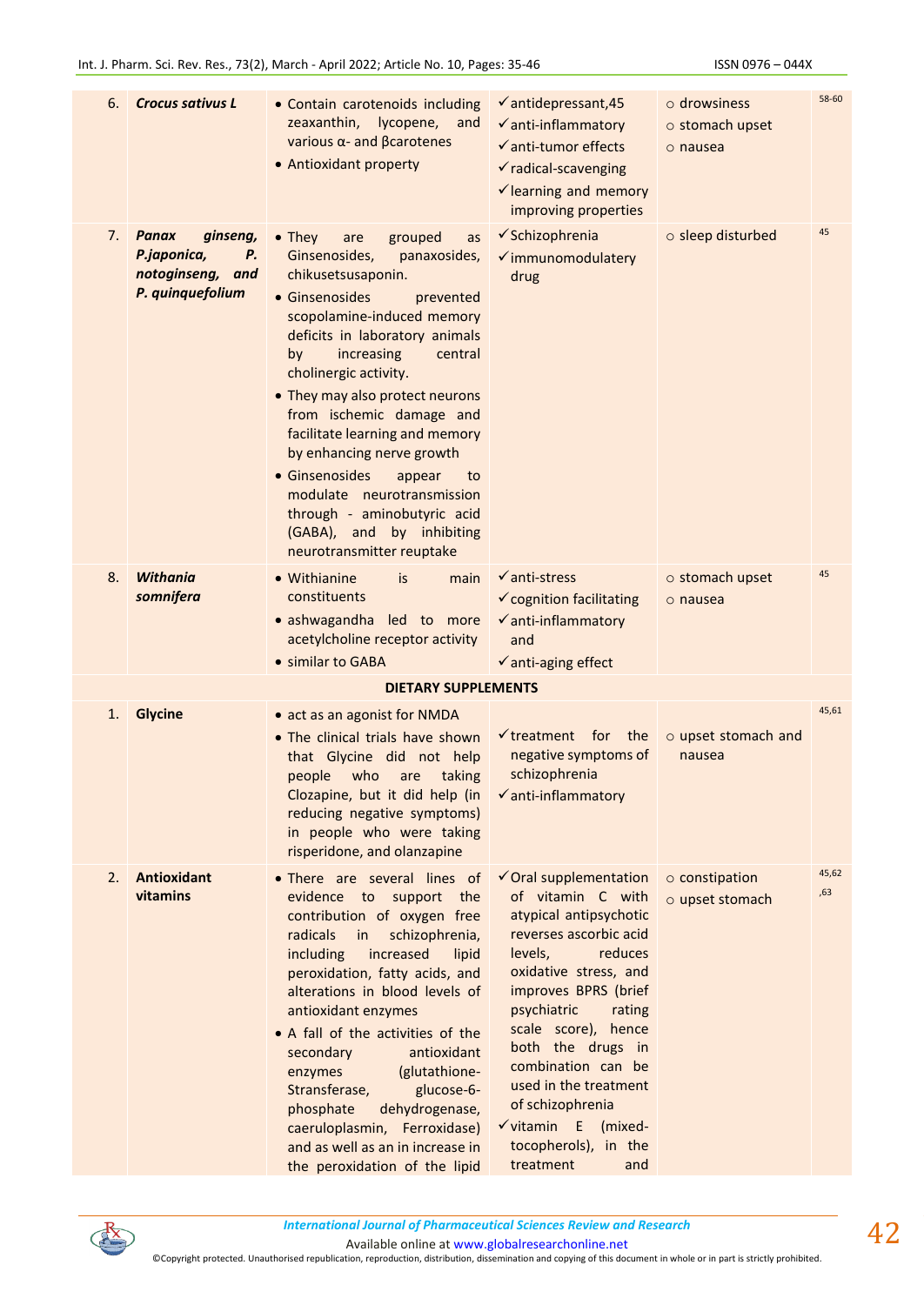|    |                                                  | noted<br>among<br>was<br>schizophrenic patients<br>· Alpha Lipoic Acid, Vitamin E,<br>Vitamin C may have some<br>beneficial impact                                                                                                                                                                                                                                                                                                                                                                                                                                                                                     | prevention of tardive<br>dyskinesia                                                                                                                                                                                      |                                          |       |
|----|--------------------------------------------------|------------------------------------------------------------------------------------------------------------------------------------------------------------------------------------------------------------------------------------------------------------------------------------------------------------------------------------------------------------------------------------------------------------------------------------------------------------------------------------------------------------------------------------------------------------------------------------------------------------------------|--------------------------------------------------------------------------------------------------------------------------------------------------------------------------------------------------------------------------|------------------------------------------|-------|
| 3. | EPA omega-3 fish<br>oils                         | • people<br>that<br>have<br>schizophrenia may benefit by a<br>reduction in symptoms when<br>they take fish oil capsules that<br>are high in the EPA                                                                                                                                                                                                                                                                                                                                                                                                                                                                    | $\checkmark$ schizophrenia                                                                                                                                                                                               | $\circ$ fishy breath<br>o stomach upset  | 45    |
| 4. | N-methylglycine<br>called<br>(also<br>sarcosine) | • schizophrenia<br>pathology<br>suggests that NMDA-receptor<br>dysfunction (a special kind of<br>glutamate receptor in the<br>brain) may contribute to<br>disordered synapses and brain<br>atrophy, which<br>ultimately<br>result in the visible symptoms<br>• Sarcosine) may turn out to be<br>a very beneficial supplemental<br>treatment (when added to<br>standard<br>antipsychotic<br>medications) for some people<br>with schizophrenia<br>• acts by increasing the synaptic<br>availability of glycine<br>by<br>inhibiting its reuptake through<br>a compound called the glycine<br>transporter $-1$ or GlyT-1. | $\checkmark$ N-methylglycine<br>(sarcosine) treatment<br>had significant (on the<br>order of 10 to 15%)<br>improvements<br>in<br>their<br>positive,<br>cognitive,<br>negative,<br>and<br>general<br>psychiatric symptoms | $\circ$ Irritability<br>o Well tolerated | 45,64 |

People with schizophrenia are a particularly vulnerable group, with a lower immunological response than the overall population. SARS-CoV-2 infection is said to be moderate when it first appears.<sup>65</sup> Dexamethasone has not yet been tried in early covid-19, and its immunesuppressive properties demand caution when recommended to persons with schizophrenia, as it may result in poor treatment outcomes accidentally.<sup>66,67</sup> In a heterogeneous population with COVID-19, data from pilot RCTs and observational studies has revealed mortality advantages for antiplatelet and anticoagulant medications like aspirin and heparin, non-steroidal anti-mitotic drugs like colchicine, and oral hypoglycemic agents like metformin.68-70 All of these drugs have been clinically shown to be safe and are now being used to treat various diseases. To determine the success of such treatments for patients with schizophrenia, however, robust, well-powered clinical trials would be required. Finally, potential drug-drug interactions (DDI) with COVID-19 medicines and antipsychotics must be considered. Such DDIs can lead to decreased medication tolerance, decreased efficacy, or decreased safety. Risk of QT-prolongation and Torsade de Pointes, as well as cytochromes P450, were identified as important interactions between COVID-19 medicines and antipsychotics in a recent comprehensive study involving three drug interaction databases. This comprehensive review found a high risk of DDI with lopinavir/ritonavir plus quetiapine and ritonavir/indinavir plus risperidone, a haematological risk with clozapine and baricinitib, caution with favipiravir plus chlorpromazine and quetiapine, and no risk of DDI with remdesivir, baricinitib.<sup>71</sup> Self-isolation has been found in studies to cause significant psychological distress in patients with schizophrenia.<sup>72,73</sup> Furthermore, such self-isolation may prevent the patient from receiving their usual antipsychotic treatment, particularly when treatment is administered by a healthcare provider, as is the case with long-acting injectable antipsychotics, or when relatively intensive monitoring is required, as is the case with clozapine. Antipsychotic drug delays or interruptions may raise the chance of psychosis relapse.<sup>74</sup>

## **CONCLUSION**

Schizophrenia is a complicated multi-factor condition, and it does not appear likely that all symptoms of the disease can be treated with a single-target therapy, based on current knowledge. Treatment for schizophrenia, like many other chronic illnesses, necessitates a collaborative effort between doctors, family, and the community. We can assist these people cope with their condition and reach their full potential by providing vigorous and progressive treatment and compassion. As a result, more research in the field of herbal medicine is needed to improve schizophrenia



*International Journal of Pharmaceutical Sciences Review and Research International Journal of Pharmaceutical Sciences Review and Research*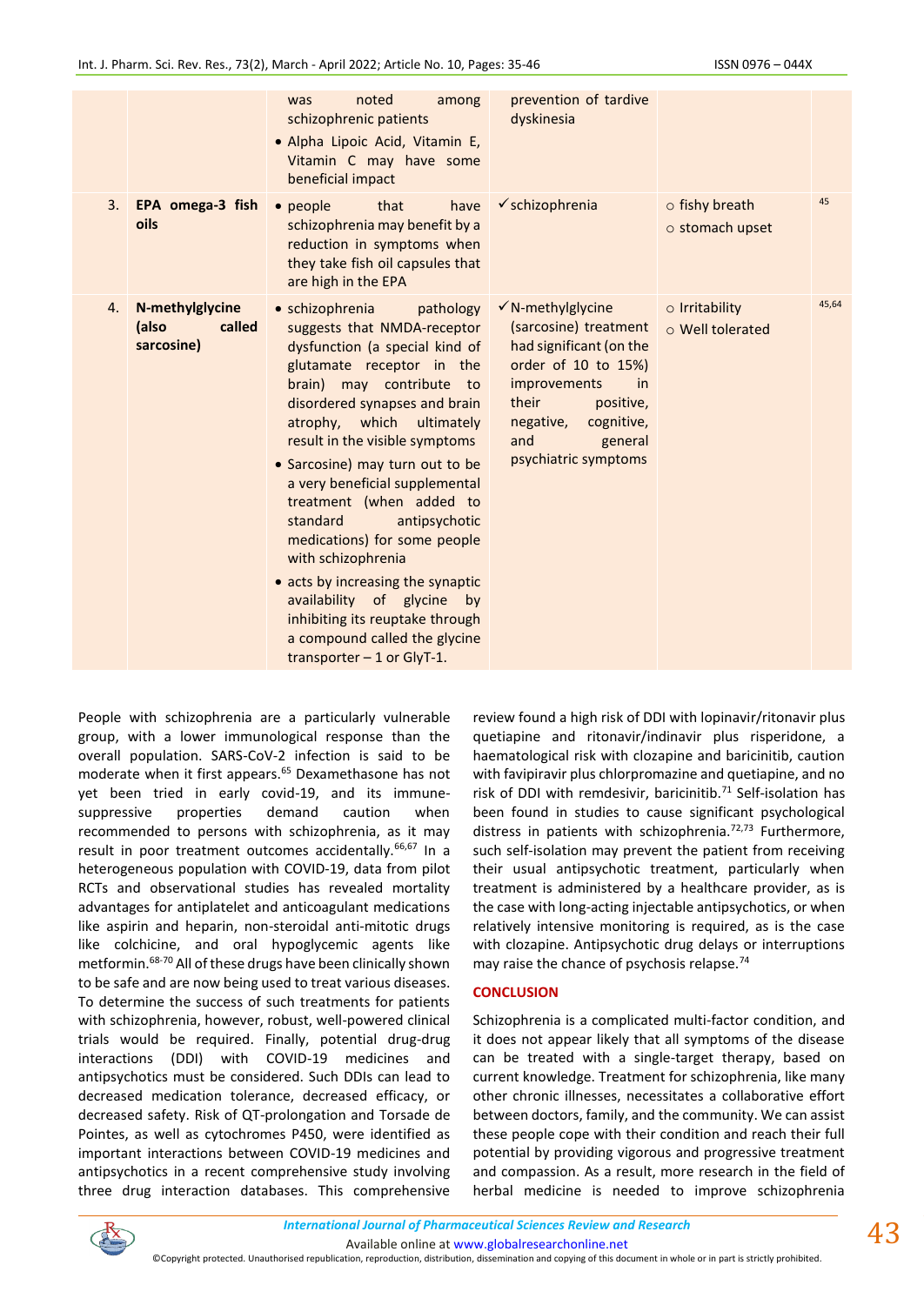treatments. So that patients can receive health-promoting treatment options that include herbs, conventional drugs, and lifestyle adjustments. To ensure the safety of both people with schizophrenia and the general public, recommendations stress quick implementation of steps to reduce the risk of COVID-19 transmission while also maintaining continuity of clinical care and research.

#### **REFERENCES**

- 1. World health report—mental health: New understanding, new hope. 2001. World Health Organization; 2008 November 16.
- 2. Regier DA, Narrow WE, Rae DS, Manderscheid RW, Locke BZ, Goodwin FK. The de facto US mental and addictive disorders service system. Epidemiologic catchment area prospective 1-year prevalence rates of disorders and services. Arch Gen Psychiatry. 1993;50(2):85-94. Doi: [10.1001/archpsyc.1993.01820140007001;](https://doi.org/10.1001/archpsyc.1993.01820140007001)  PMID: 8427558
- Sadock BJ, Sadock VA. Kaplan and Sadock's Synopsis of Psychiatry: Behavioral Sciences/Clinical Psychiatry. 10th ed. Philadelphia, PA: Lippincott Williams & Wilkins; 2007.
- 4. Lavretsky H. History of Schizophrenia as a Psychiatric Disorder. In: Mueser KT, Jeste DV. Clinical Handbook of Schizophrenia. New York, New York: Guilford Press; 2008:3–12.
- 5. Crismon L, Argo TR, Buckley PF. Schizophrenia. In: DiPiro JT, Talbert RL, Yee GC, et al, eds. Pharmacotherapy: A Pathophysiologic Approach. 9th ed. New York, New York: McGraw-Hill; 2014:1019– 1046.
- 6. Beck AT, Rector NA, Stolar N, Grant P. Biological Contributions. In: Schizophrenia: Cognitive Theory, Research, and Therapy. New York, New York: Guilford Press; 2009:30–61
- 7. Mailman RB and Murthy V. Third generation antipsychotic drugs: partial Agonism or receptor functional selectivity? Curr Pharmaceut Des. 2010;16(5):488–501. Doi: 10.2174/138161210790361461; PMID: 19909227.
- 8. MaricNP, Jovicic MJ, Mihaljevic M, and Miljevic C. Improving current treatments for schizophrenia. Drug Dev Res. 2016;77(7):357–367. Doi:10.1002/ddr.21337; PMID: 27633376
- 9. Schwartz JH, Javitch JA. Neurotransmitters. In: Kandel ER, Schwartz JH, Jessell TM, et al, eds. Principles of Neural Science. 5th ed. New York, New York: McGraw-Hill; 2013:289–305.
- 10. Stahl SM. Psychosis and Schizophrenia. In: Stahl SM, ed. Essential Psychopharmacology: Neuroscientific Basis and Practical Applications. 2nd ed. Cambridge, United Kingdom: Cambridge University Press; 2000:365–399
- 11. Jentsch JD, Roth RH. The neuropsychopharmacology of phencyclidine dopamine hypothesis of schizophrenia. Neuropsychopharmacology. 1999;20(3):201–225. DOI: [10.1016/S0893-133X\(98\)00060-8;](https://doi.org/10.1016/s0893-133x(98)00060-8)  PMID: 10063482.
- 12. Manzella F, [Maloney](https://pubmed.ncbi.nlm.nih.gov/?term=Maloney+SE&cauthor_id=25815253) SE, [Taylor](https://pubmed.ncbi.nlm.nih.gov/?term=Taylor+GT&cauthor_id=25815253) GT. Smoking in schizophrenic patients: A critique of the self-medication hypothesis. World J Psychiatry.2015;5(1):35-46. doi: 10.5498/wjp.v5.i1.35; PMID: 25815253.
- 13. Raedler TJ, Bymaster FP, Tandon R, Copolov D, Dean B. Towards a muscarinic hypothesis of schizophrenia. Mol Psychiatry. 2007;12(3):232-46. doi: 10.1038/sj.mp.4001924; PMID: 17146471.
- 14. Brunzell DH, McIntosh JM. Alpha7 Nicotinic Acetylcholine Receptors Modulate Motivation to Self-Administer Nicotine: Implications for Smoking and Schizophrenia. Neuropsychopharmacology. 2012; 37(5):1134-43. doi: 10.1038/npp.2011.299; PMID: 22169946.
- 15. Forchuk C, Norman R, Malla A, Martin ML, McLean T, Cheng S, Diaz K, McIntosh E, Rickwood A, Vos S, [Gibney](https://pubmed.ncbi.nlm.nih.gov/?term=Gibney+C&cauthor_id=12132630) C. Schizophrenia and the motivation for smoking. Perspect Psychiatr Care. 2002; 38(2):41- 9. doi: 10.1111/j.1744-6163.2002.tb00656.x; PMID: 12132630.
- 16. Wallace TL, Bertrand D. Neuronal α7 Nicotinic Receptors as a Target for the Treatment of Schizophrenia. Int Rev Neurobiol. 2015;124:79- 111. doi: 10.1016/bs.irn.2015.08.003; PMID: 26472526.
- 17. Yang AC, Tsai SJ. New Targets for Schizophrenia Treatment beyond the Dopamine Hypothesis. Int J Mol Sci. 2017; 18(8):1689. doi: 10.3390/ijms18081689; PMID: 28771182.
- 18. Watkins CC, Andrews SR. Clinical studies of neuroinflammatory mechanisms in schizophrenia. Schizophr Res. 2016; 176(1):14-22. doi: 10.1016/j.schres.2015.07.018; PMID: 26235751.
- 19. Benros ME, Pedersen MG, Rasmussen H, Eaton WW, Nordentoft M, Mortensen PB. A nationwide study on the risk of autoimmune diseases in individuals with a personal or a family history of schizophrenia and related psychosis. Am J Psychiatry. 2014; 171(2):218-26. doi: 10.1176/appi.ajp.2013.13010086; PMID: 24129899.
- 20. Girgis RR, Zoghbi AW, Javitt DC, Lieberman JA. The past and future of novel, non-dopamine-2 receptor therapeutics for schizophrenia: A critical and comprehensive review J Psychiatr Res. 2018; 108:57-83. doi: 10.1016/j.jpsychires.2018.07.006; PMID: 30055853
- 21. Laan W, Grobbee DE, Selten JP, Heijnen CJ, Kahn RS, Burger H. Adjuvant aspirin therapy reduces symptoms of schizophrenia spectrum disorders: Results from a randomized, double-blind, placebo-controlled trial. J Clin Psychiatry. 2010; 71(5):520-7. doi: 10.4088/JCP.09m05117yel; PMID: 20492850.
- 22. Siever LJ, Davis KL. The pathophysiology of schizophrenia disorders: perspectives from the spectrum. Am J Psychiatry 2004;161(3):398– 413. doi: 10.1176/appi.ajp.161.3.398; PMID: 14992962
- 23. McDonald C, Murphy KC. The new genetics of schizophrenia. Psychiatr Clin North Am 2003;26(1):41–63. doi: 10.1016/s0193- 953x(02)00030-8; PMID: 12683259
- 24. American Psychiatric Association. Diagnostic and Statistical Manual of Mental Disorders DSM-IV TR. 4th ed. Text Revision. Washington, DC: American Psychiatric Publishing; 1994.
- 25. Xiang YT, Yang Y, Li W, Zhang L, Zhang Q, Cheung T, Ng CH. Timely mental health care for the 2019 novel coronavirus outbreak is urgently needed. Lancet Psychiatry. 2020; 7(3):228-229. doi: 10.1016/S2215-0366(20)30046-8; PMID: 32032543.
- 26. Mental health and psychosocial considerations during the COVID-19 outbreak. WHO. March 18, 2020
- 27. Holmes EA, O'Connor RC, Perry VH, Tracey I, Wessely S, Arseneault L, Ballard C, Christensen H, Silver RC, Everall I, Ford T, JOohn A, Kabir T, King K, Madan I, Michie S, Przybylski AK, Shafran R, Sweeney A, Worthman CM, Yardley L, Cowan K, Cope C, Hotopf M, Bullmore E. Multidisciplinary research priorities for the COVID-19 pandemic: a call for action for mental health science. Lancet Psychiatry. 2020; 7(6):547-560. doi: 10.1016/S2215-0366(20)30168-1; PMID: 32304649
- 28. Yao H, Chen JH, Xu YF. Patients with mental health disorders in the COVID-19 epidemic. Lancet Psychiatry 2020; 7: e21. doi: 10.1016/S2215-0366(20)30090-0; PMID: 32199510
- 29. Paz C, Mascialino G, Adana-Díaz L, Rodríguez-Lorenzana A, Simbaña-Rivera K, Gómez-Barreno L, Troya M, Páez MI, Cárdenas J, Gerstner RM, Ortiz-Prado E. Anxiety and depression in patients with confirmed and suspected COVID-19 in Ecuador. Psychiatry Clin Neurosci 2020; 74(10):554-555. doi: 10.1111/pcn.13106; PMID: 32609409.
- 30. Gennaro Mazza M, De Lorenzo R, Conte C, Poletti S, Vai B, Bollettini I, Melloni EMT, Furlan R, Ciceri F, Rovere-Querini P. COVID-19 BioB Outpatient Clinic Study group; Francesco Benedettiet al. Anxiety and depression in COVID-19 survivors: role of inflammatory and clinical predictors. Brain Behav Immun 2020; 89: 594–600. doi: 10.1016/j.bbi.2020.07.037; PMID: 32738287
- 31. Halpin SJ, McIvor C, Whyatt G, Adams A, Harvey O, McLean L, Walshaw C, Kemp S, Corrado J, Singh R, Collins T, O'Connor RJ, Sivan M. Postdischarge symptoms and rehabilitation needs in survivors of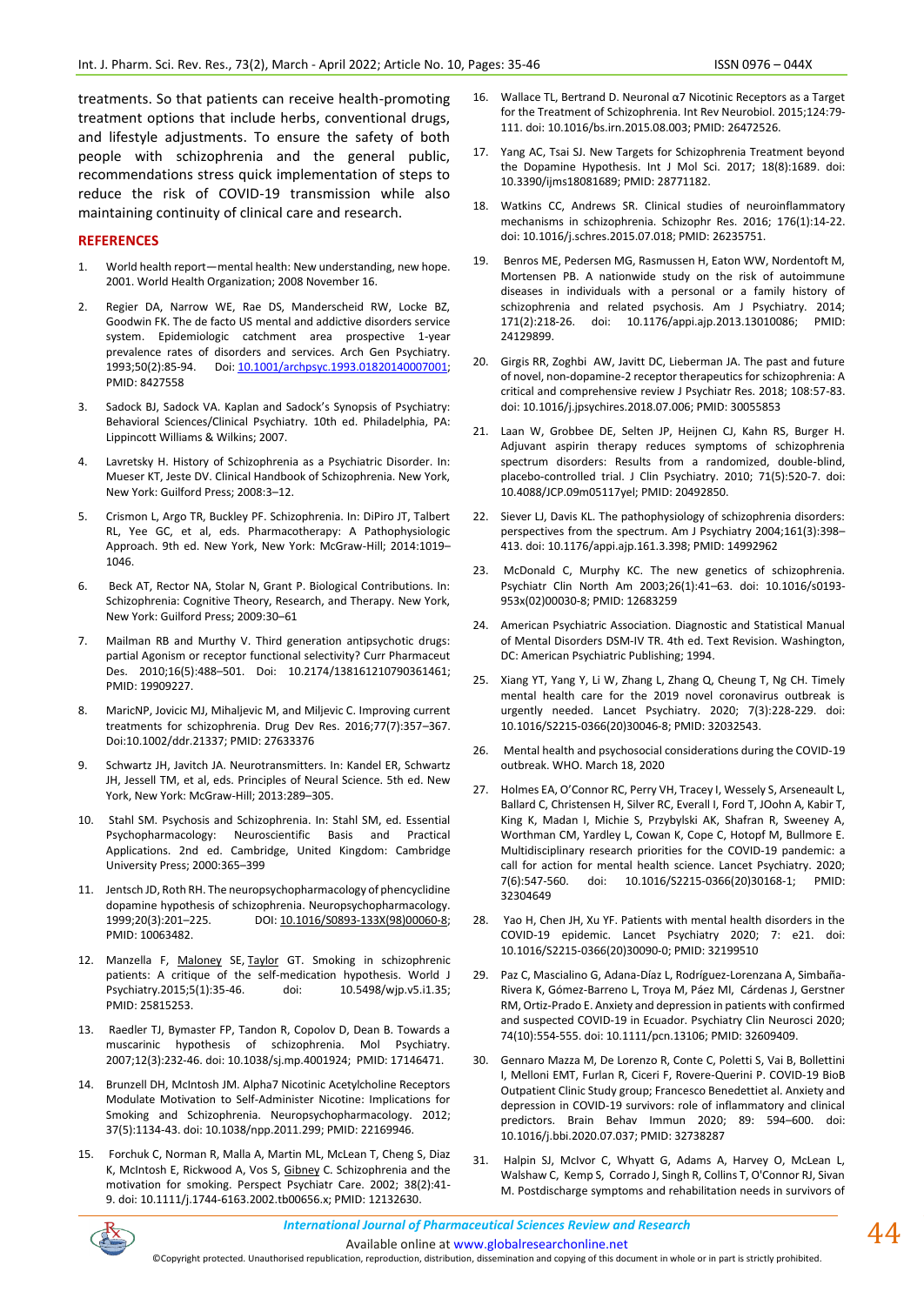COVID-19 infection: a cross-sectional evaluation. J Med Virol 2020; 93(2):1013-1022. doi: 10.1002/jmv.26368; PMID: 32729939.

- 32. Bo HX, Li W, Yang Y, Wang Y, Zhang Q, Cheung T, Wu X, Xiang YT. Posttraumatic stress symptoms and attitude toward crisis mental health services among clinically stable patients with COVID-19 in<br>China. Psychol Med 2021; 51(6):1052-1053. doi: 51(6):1052-1053. doi: 10.1017/S0033291720000999; PMID: 32216863.
- 33. Zhang J, Lu H, Zeng H, Zhang S, Du Q, Jiang T, Du B. The differential psychological distress of populations affected by the COVID-19 pandemic. Brain Behav Immun 2020; 87: 49–50. doi: 10.1016/j.bbi.2020.04.031; PMID: 32304883.
- 34. Nalleballe K, Reddy Onteddu S, Sharma R, Dandu V, Brown A, Jasti M, Yadala S, Veerapaneni K, Siddamreddy S, Avula A, Kapoor N, Mudassar K, Kovvuruet S. Spectrum of neuropsychiatric manifestations in COVID-19. Brain Behav Immun 2020; 88: 71–74. doi: 10.1016/j.bbi.2020.06.020; PMID: 32561222
- 35. Varatharaj A, Thomas N, Ellul MA, Davies NWS, Pollak TA, Tenorio EL, Sultan M, Easton A, Breen G, Zandi M, Coles JP, Manji H, Salman RA, Menon DK, Nicholson TR, Benjamin LA, Carson A, Smith C, Turner MR, Solomon T, Kneen R, Pett SL, Galea I, Thomas RH, Michael BD. Neurological and neuropsychiatric complications of COVID-19 in 153 patients: a UK-wide surveillance study. Lancet Psychiatry 2020; 7: 875–82. doi: 10.1016/S2215-0366(20)30287-X; PMID: 32593341.
- 36. Fonseca L, Diniz E, Mendonc G¸ Malinowski F, Mari J, Gadelha A. Schizophrenia and COVID-19: risks and recommendations. Braz J Psychiatry. 2020; 42(3):236-238. doi: 10.1590/1516-4446-2020- 0010; PMID: 32294689.
- 37. Dickerson FB, Lehman AF. Evidence-based psychotherapy for schizophrenia: 2011 update. J Nerv Ment Dis 2011;199(8):520–526. doi: 10.1097/NMD.0b013e318225ee78; PMID: 21814072
- 38. Correll CU, Schenk EM. Tardive dyskinesia and new antipsychotics. Curr Opin Psychiatry. 2008;21(2):151-156. doi: 10.1097/YCO.0b013e3282f53132; PMID: 18332662.
- 39. Crilly, J. The history of clozapine and its emergence in the US market: A review and analysis. Hist. Psychiatry 2007, 18, 39–60. doi: 10.1177/0957154X07070335; PMID: 17580753.
- 40. Strange, P.G. Antipsychotic drugs: Importance of dopamine receptors for mechanisms of therapeutic actions and side effects. Pharmacol. Rev. 2001, 53, 119–133. PMID: 11171942
- 41. Kane J, Honigfeld G, Singer J, Meltzer H. Clozapine for the treatmentresistant schizophrenic: a double-blind comparison with chlorpromazine. Arch Gen Psychiatry 1988;45(9):789–796. doi: 10.1001/archpsyc.1988.01800330013001; PMID: 3046553.
- 42. Spears NM, Leadbetter RA, Shutty MS. Clozapine treatment in polydipsia and intermittent hyponatremia. J Clin Psychiatry 1996;57(3):12. PMID: 8617697.
- 43. Stepnicki P, Kondej M, Kaczor AA. Current Concepts and Treatments of Schizophrenia. Molecules 2018, 23(8):2087. doi: 10.3390/molecules23082087; PMID: 30127324.
- 44. Wallace TL, Bertrand D. Neuronal α7 Nicotinic Receptors as a Target for the Treatment of Schizophrenia. Int Rev Neurobiol. 2015; 124:79- 111. doi: 10.1016/bs.irn.2015.08.003; PMID: 26472526.
- 45. Kumari R, Kaundal M, Ahmad Z, Ashwalayan VD. Herbal and dietary supplements in treatment of Schizophrenia: An approach to improve therapeutics. Int J Pharm Sci Rev Res. 2011; 10(1): 217-24.
- 46. Brenner HD, Dencker SJ, Goldstein MJ, Hubbard JW, Keegan DL, Kruger G, Kulhanek F, Liberman RP, Malm U, Midha KK. Defining treatment refractoriness in schizophrenia. Schizophr Bull. 1990;16(4):551-61. doi: 10.1093/schbul/16.4.55116; PMID: 1981813.
- 47. Saku M. The current clinical practice of herbal medicine in psychiatry in mainland China: a review of literature. Jpn J Psychiatry Neurol. 1991;45(4):825-32. doi: 10.1111/j.1440-1819.1991.tb00521.x; PMID: 1813678.
- 48. Wang B. Traditional Chinese medical treatment to invigorate blood and relieve stasis treatment of schizophrenia: comparison with antipsychotic treatment. Psychiatry Clin Neurosci. 1998;52 Suppl:S329-30. doi: 10.1111/j.1440-1819.1998.tb03259.x; PMID: 9895184
- 49. Kleijnen J, Knipschild P. Ginkgo bilob. Lancet. 1992;340(8828):1136- 9. doi: 10.1016/0140-6736(92)93158-j; PMID: 1359218.
- 50. Vale S. Subarachnoid haemorrhage associated with Ginkgo biloba. Lancet. 1998;352(9121):36. doi: 10.1016/S0140-6736(05)79516-7; PMID: 9800751.
- 51. Kaplan HI, Sadock BJ. Comprehensive Textbook of Psychiatry. In: Williams & Wilkins, Baltimore MD, editor; 1995.
- 52. Willey LB, Mady SP, Cobaugh DJ, Wax PM. Valerian overdose: a case report. Vet Hum Toxicol. 1995;37(4):364-5. PMID: 8540231.
- 53. Chan TY, Tang CH, Critchley JA. Poisoning due to an overthe-counter hypnotic, Sleep-Qik (hyoscine, cyproheptadine, valerian). Postgrad Med J. 1995;71(834):227-8. doi: 10.1136/pgmj.71.834.227; PMID: 7784284.
- 54. Panossian A, Nikoyan N, Ohanyan N, Hovhannisyan A, Abrahamyan H, Gabrielyan E, Wikman G. Comparative study of Rhodiola preparations on behavioral despair of rats. Phytomedicine. 2008;15(1-2):84–91. doi: 10.1016/j.phymed.2007.10.003; PMID: 18054474.
- 55. Goetz P. Demonstration of the psychotropic effect of mother tincture of Zizyphus jujube. Phytotherapie. 2009; 7(1):31-36. Doi: 10.1007/s10298-008-0362-7.
- 56. Jiang JG, Huang XJ, Chen J, Lin QS. Comparison of the sedative and hypnotic effects of flavonoids, saponins, and polysaccharides extracted from Semen Ziziphus jujube. Nat Prod Res. 2007;21(4):310- 20. doi: 10.1080/14786410701192827; PMID: 17479419
- 57. Mahajan RT, Chopda MZ. Phyto-pharmacology of Ziziphus jujuba mill - A plant review. Pharmacog Rev. 2000;3(6):320-329.
- 58. Abdullaev FJ. Biological effects of saffron, Biofactors. 1993;4(2):83- 86. PMID: 8347278.
- 59. Zhang Y, Sugiura M, Saito H, Shoyama Y. Acute effects of Crocus sativus L. on passive avoidance performance in mice. Biol Pharmacol Bull. 1994;17(2):217-221. doi: 10.1248/bpb.17.21717,1994, 217-21. PMID: 8205119.
- 60. Abe K, Sugiura M. Ymaguchi S, Shoyama Y, Saito H. Saffron extract prevents acetaldehyde-induced inhibition of long-term potentiation in the rat dentate gyrus in vivo. Brain Res. 1999;851(1-2):287-9. doi: 10.1016/s0006-8993(99)02174-5; PMID: 10642859.
- 61. Chatterjee M, Ganguly S, Srivastava M, Palit G. Effect of 'chronic' versus 'acute' ketamine administration and its 'withdrawal' effect on behavioural alterations in mice: implications for experimental psychosis. Behav Brain Res. 2011;216(1):247-254. doi: 10.1016/j.bbr.2010.08.001; PMID: 20699106.
- 62. Grima G, Benz B, Parpura V, Cuénod M, Do KQ. Dopamine-induced oxidative stress in neurons with glutathione deficit: implication for schizophrenia. Schizophr Res. 2003; 62(3):213-24. doi: 10.1016/s0920-9964(02)00405-x; PMID: 12837517.
- 63. Devi U, Chinnaswamy P. Oxidative injury and enzymic antioxidant misbalancein schizophrenics with positive, negative and cognitive symptoms. Afr J Biochem Res. 2008;2(4):92-97.
- 64. Guochuan T, Lane HY, Yang P, Chong MY, Lange N. Glycine Trnasporter 1 Inhibitor, NMethylglycine [sarcosine], Added to Antipsychotics for the Treatment of Schizophrenia. Biol Psychiatry. 2004;55(5):452-6. doi: 10.1016/j.biopsych.2003.09.012; PMID: 15023571.
- 65. Grant MC, Geoghegan L, Arbyn M, Mohammed Z, McGuinness L, Clarke EL, Wade RG. The prevalence of symptoms in 24,410 adults infected by the novel coronavirus (SARS-CoV-2; COVID-19): a systematic review and meta-analysis of 148 studies from 9